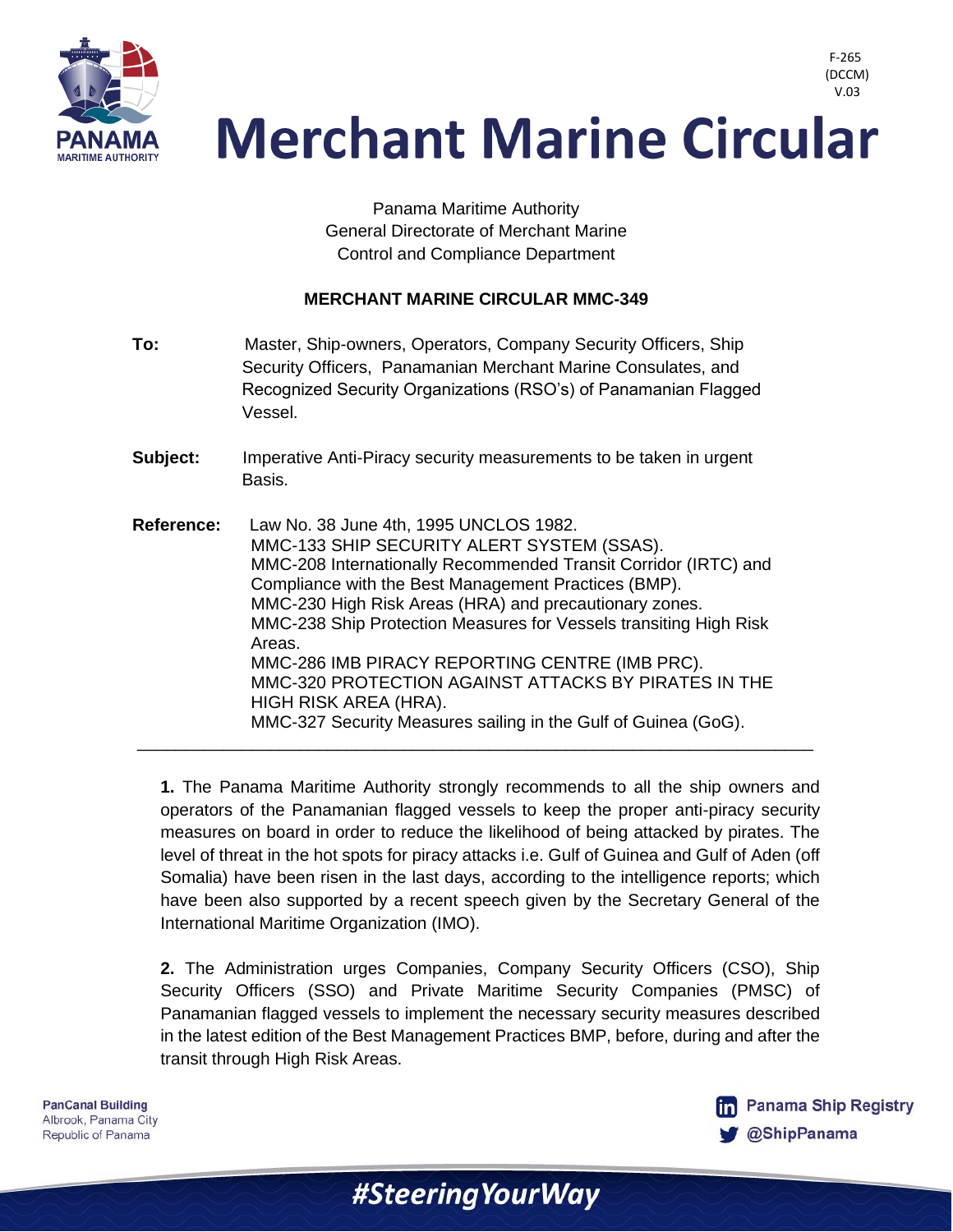

# **Merchant Marine Circular**

**3.** All the Panamanian flagged vessels whether using or not the services of Private Maritime Security Companies should maintain a wide communication with the Administration and to liaise with the International Contact Centers according to the BMP in order to counter piracy in the High Risk Areas of the Gulf of Aden, Indian Ocean and any other Region of High Risk, as determined by this Administration before, during and after the transit.

**4.** For this reason, we strongly encourage to all the Panamanian flagged vessels to complete and submit the "Vessel Position Reporting Form" to UMKTO, and the "Vessel Movement Registration Form" to MSCHOA, both described in the latest edition of the Best Management Practices (BMP) prior to entering the High Risk Area, including the International Recommended Transit Corridor (IRTC).

**5.** In this sense you will find all our recommendations e.g. High Risk Areas (HRA) and precautionary zones, Security Measures sailing in the Gulf of Guinea (GoG), IMB Piracy Reporting Centre, IRTC and the latest edition of the Best Management Practices (BMP) among others in the Merchant Marine Circulars mentioned as reference of this document.

**6.** The Panama Maritime Authority encourage all Operators, CSO and Owners of Panamanian flag vessels, to contact the International Maritime Bureau (IMB) Piracy Reporting Center 24/7, in case of any incident of piracy or armed robbery that occurs in any part of the country world. The information received is important in order to be able to alert the response agencies in the region to take action as well as raise awareness for other ships in the vicinity by broadcasting via Inmarsat Safety Net Service.

#### **IMB**

Piracy Reporting Centre (PRC) Tel: +(60 3) 2078 5763 / 2031 0287 / 2031 3106 **24 Hrs ANTI PIRACY HELPLINE: + 60 3 2031 0014 (Manned 24 Hrs everyday)** Fax: + 60 3 2078 5769 General E-mail: imbkl@icc-ccs.org <mailto:imbkl@icc-ccs.org> Piracy E-mail: piracy@icc-ccs.org <mailto:piracy@icc-ccs.org>

**Also, we exhorted the Captains of the vessels that the above information from the Piracy Report Center be placed in areas where there is communication such as the bridge, the engine room, citadel, among others.**

#SteeringYourWay

**PanCanal Building** Albrook, Panama City Republic of Panama

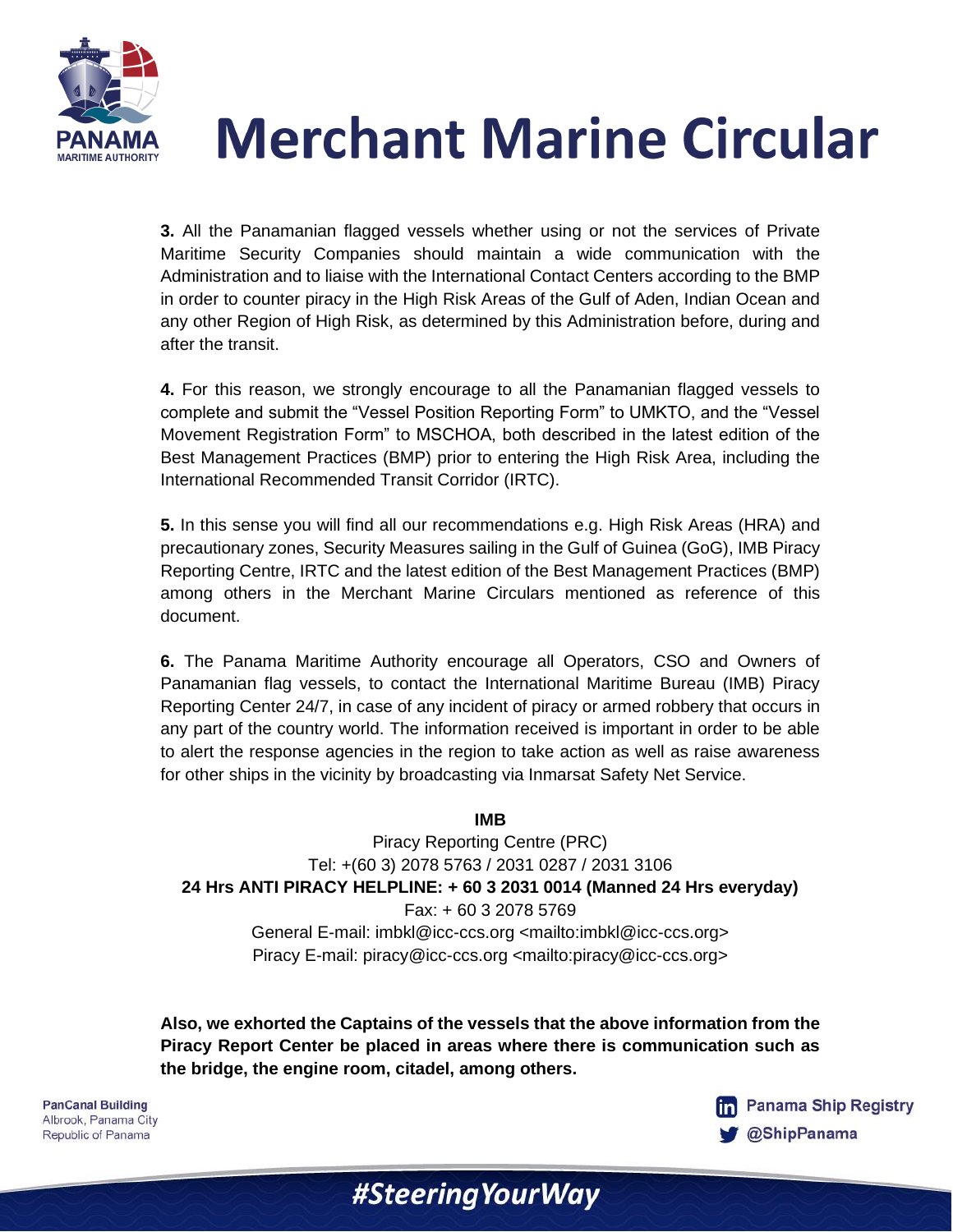

# **Merchant Marine Circular**

**7.** This Administration informs that the Information Fusion Center - Indian Ocean Region (IFC-IOR), is functioning as an information sharing hub for sense-making of maritime data and cuing incident responses to Maritime Security situations throught a collaborative approach, the Center has already established linkages with more than 25 countries and agencies including various established maritime constructs.

To continuously develop information exchange relationships with relevant stakeholders so as the contribute towards keeping the seas safe and secure for all Panamanian Flag Vessels, we exhort to contact:

## **Information Fusion Centre - Indian Ocean Region (IFC-IOR) Naval Transmitting Station**

Sohna Road, Sector - 33, Gurugram - 122 001 Email: ifc-ior.gurugram@navy.gov.in Tel: (+91) 124 -2208385, Fax - (+91) 124 -2209385 Website: https://www.indiannavy.nic.in/ifc-ior/index.html

**8.** For further assistance and/or inquiries please note the following contact points:

### **Maritime Ships Security Department (weekdays 08:30-16:30 hrs local time)**

Phone: +507-501-5037/5368 E-mail address: asp@amp.gob.pa

### **SEGUMAR Panama (Evenings, Weekends and Holidays)**

Phone: +507-501-5350/48 or +507-501-5032 E-mail address: authorizations@segumar.com

*June, 2020 - Change of PMA phone numbers. June, 2019 –Updated of paragraph number 6 and inclusion of paragraph number 7. November, 2018 – Modification of BMP last version. January, 2018 - Update of mail March, 2017 – New Circular*

**PanCanal Building** Albrook, Panama City Republic of Panama



# #Steering Your Way